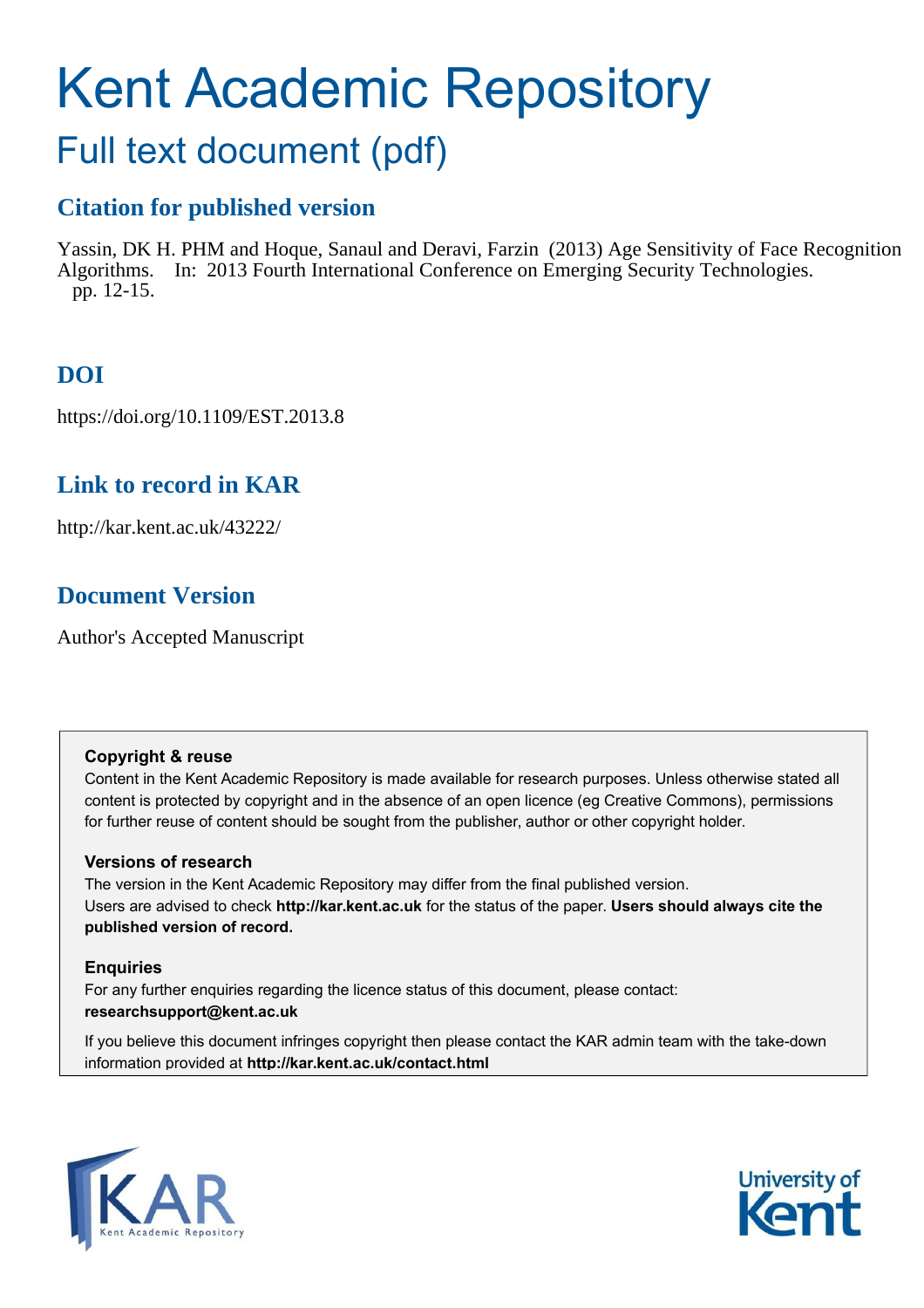# Age Sensitivity of Face Recognition Algorithms

D H B Pg Hj Mohd Yassin, S Hoque, F. Deravi School of Engineering and Digital Arts University of Kent Canterbury, United Kingdom. Email: {dhbp3; s.hoque; f.deravi}@kent.ac.uk

**Abstract—This paper investigates the performance degradation of facial recognition systems due to the influence of age. A comparative analysis of verification performance is conducted for four subspace projection techniques combined with four different distance metrics. The experimental results based on a subset of the MORPH-II database show that the choice of subspace projection technique and associated distance metric can have a significant impact on the performance of the face recognition system for particular age groups.** 

#### **Keywords***—***face recognition, facial aging, MORPH database;**

### I. INTRODUCTION

Face recognition has been a very popular modality for biometric applications for decades. A variety of algorithms have been reported in the literature not only to improve accuracy and computational complexity in a tightly controlled scenario but also to address various real-world challenges in the process, such as, variations in pose[1], illumination[2][3], and so on. Among these factors, biological aging contributes to the most significant variations particularly to the face and can degrade the face recognition system performance dramatically. Factors such as ethnicity, lifestyle, gender, living environment and physiological changes that occur with time are some of the uncontrolled factors in human aging [4]. In truth, human aging is not an overnight phenomenon but as a rule is gradual occurring over a period of years.

Nowadays, in many practical systems (e.g., passport control, etc.), the time intervals between two acquired images can lead up to several years. Therefore, there is an urgent need to understand the process of aging and its implications on various biometric systems. Conversely in the recent studies on face recognition, aging factor is generally overlooked. Most of the reported studies in relation to face aging focused on age estimation [5], simulating the aging process for each individual in face appearance as different age [6] and craniofacial aging [7].

In a recent work, Guo et al [8] reported face recognition accuracies versus age intervals using PCA approach with elastic bunch graph matching (EBGM) technique. They concluded that the face recognition performance does not degrade linearly with respect to the years of age difference and the use of soft biometrics can improve the accuracy.

Ling et al [9] reported an empirical study on how age differences affect recognition performance. Their experimental results show that, although the aging process adds difficulty to the recognition task, it did not surpass the impact due to illumination or expression variations.

Biswas et al [4] argued that facial appearance changes in a coherent manner as people age. They suggested measures to capture this coherency in feature drifts. Illustrations and experimental results showed the efficacy of such an approach for matching faces across age progression.

Age sensitivity of biometric systems has also been reported for a number of other modalities. For example, in a study using iris biometrics, Fairhurst et al [10] concluded that the physical ageing effect on iris-based biometrics is primarily the result of the physiology of pupil dilation responsiveness decreasing with age and but this degrades the recognition performance for younger individuals.

Modi et al [11] reported that fingerprint image quality across age group showed a significant variation not only due to the user interactions but also due to age related physiological conditions such as loss of firmness and moisture. Age related medical conditions may also have an impact. These subsequently affected the system performances, most noticeably for the 62 and older age groups.

In this work, we investigated various face verification systems and variations in their performances when in smaller age groups. Four different feature selection criteria and four distance metrics were studied for the classification algorithm. A comparative analysis is then conducted to evaluate the effects of aging on system accuracy. A subset of the MORPH-II database [12] has been used for the experiments reported here.

### II. SYSTEM SETUP

The face recognition system comprises four modules such as image acquisition, preprocessing and normalization, feature extraction, and classification as shown in Figure 1. The classification stage comprises a feature projection scheme combined a distance metric to generate the decision. The database block holds all the enrolled templates. More details of the individual modules are discussed below.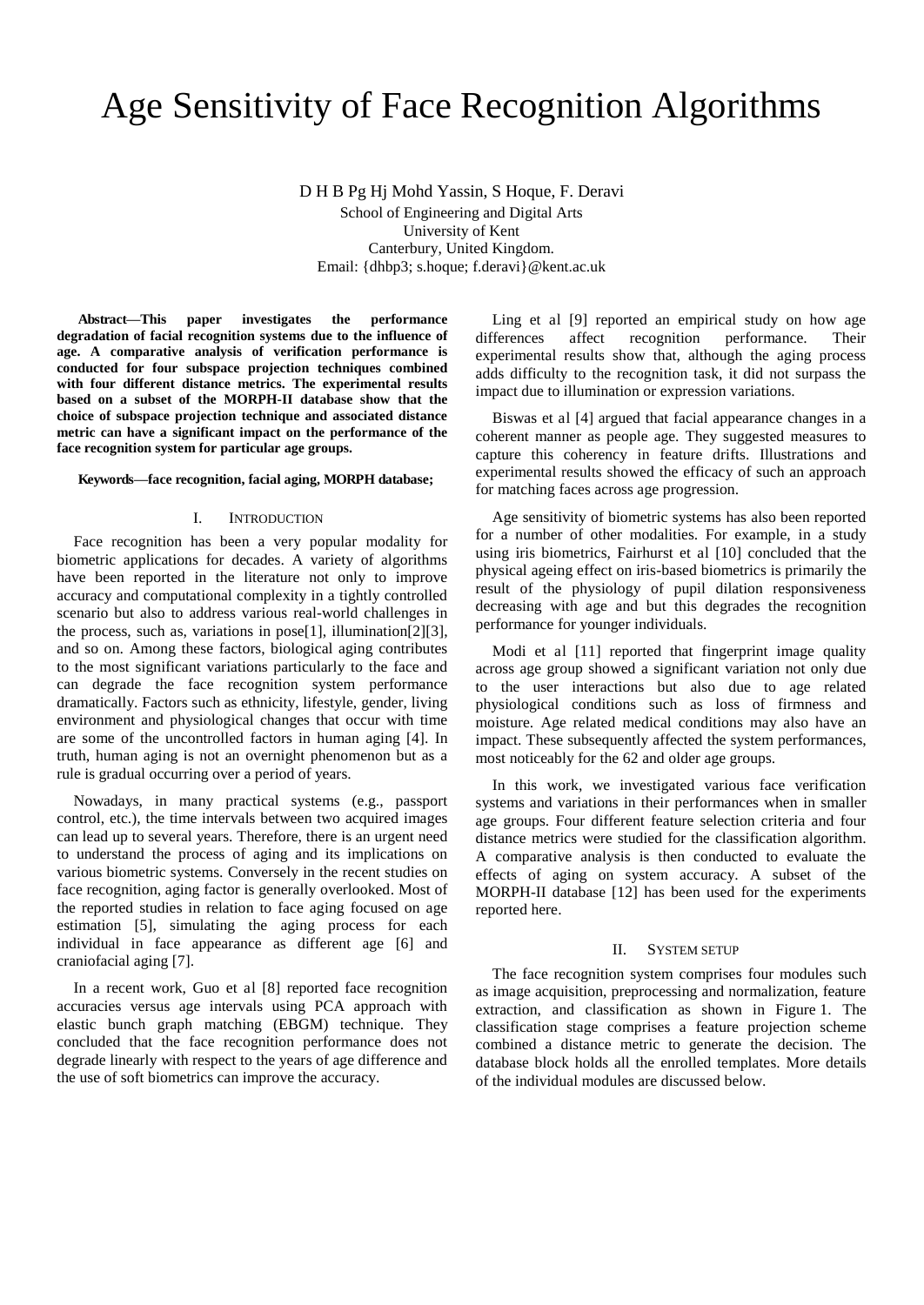

Fig 1. Basic modules of a face recognition system

- A. Preprocessing and Normalisation. The original RGB face images are first converted to grayscale images. The location of the eye centres are detected manually. The images are then scaled and rotated so that the distance between eye centres are same for all and head tilt is corrected. The resulting images are then cropped to 200x260 pixels (the recommended dimension by NIST is width x width/0.75 [13]) in such a way that faces are centred in the cropped image. Finally the pixel intensities are normalized.
- B. Feature Extraction. Gabor filters are used to extract features from the face images. Frequency and orientation representations of Gabor filters are similar to those of the human visual system, and they have been found to be particularly appropriate for texture representation and discrimination. In the spatial domain, it can be seen as the product of a complex sinusoid and a Gaussian envelop, as shown in equation (1).

$$
G_{\theta_n. f_i, \sigma_x, \sigma_y}(x, y) = \exp\left[-\left\{\frac{x_{\theta_n}^2}{\sigma_x^2} + \frac{y_{\theta_n}^2}{\sigma_y^2}\right\}\right] \cdot \exp(2\pi f_i x_{\theta_n} + \varphi),
$$
  
\nwhere, 
$$
\begin{bmatrix} x_{\theta_n} \\ y_{\theta_n} \end{bmatrix} = \begin{bmatrix} \sin \theta_n & \cos \theta_n \\ -\cos \theta_n & \sin \theta_n \end{bmatrix} \begin{bmatrix} x \\ y \end{bmatrix}
$$
 (1)

and  $\sigma_x$ ,  $\sigma_y$  represent the standard deviations of the Gaussian envelope along the two axes,  $f_i$  provides the central frequency of the sinusoidal wave at an angle  $\theta_n$ .

A set of 40 Gabor filters with different frequencies and orientations were used for the feature extraction here. The feature vectors consists of the Gabor magnitudes extracted.

C. Projection algorithms. For limited training samples, it is often difficult to model class distributions well if the feature vectors are too large. Use of a feature reduction scheme can reduce the complexity of the task and hence improve the performance of a system. Many techniques have been proposed where high dimensional feature vectors can be projected to a lower dimensional space while minimally compromising (rather often improving) attributes such as information content, discriminability, etc. Four such schemes have been investigated in this study.

Principal Component Analysis (PCA): PCA uses an orthogonal linear transformation to convert a feature vector (possibly with correlated elements) into a set of uncorrelated values in a lower dimensional space. Details of PCA technique can be found in [14].

Linear Discriminant Analysis (LDA): LDA also uses a linear transform based on Fisher criteria of maximizing the ratio of the within-class scatter matrix and the betweenclass scatter matrix [15]. While PCA ignores the class labels in the determination of the transformation function, LDA optimizes the class separability.

Kernel Fisher Analysis (KFA): An implicit non-linear mapping is used to project the feature vector into a high dimensional feature space where patterns are linearly separable. LDA is then performed in the new feature space [16].

Kernel Principal Component Analysis (KPCA): This process is similar to KFA except that PCA is performed in the new feature space [17].

D. Distance Metrics. Identity of the user are verified by comparing the transformed feature vector from a live sample with the ones already stored in the template database. Distances between two vectors can be treated as a measure of dissimalrity of the two biometric samples. Various distance metrics can be found in the literature of which four metrics have been chosen for this study. Mathematical description of these metrics is given below.

Euclidean distance: It is the most commonly used metric based on the Pythagorean formula. If  $u = (u_1, u_2, ..., u_N)$ and  $v = (v_1, v_2, \dots, v_N)$  are two feature vectors, the Euclidean distance is given by

$$
D_{\text{Euc}}(u, v) = \sqrt{\sum_{i=1}^{N} (u_i - v_i)^2}
$$
 (2)

City block distance: In this metric, the distance between two vectors is the sum of the absolute differences of their elements. Mathematically, the distance between two vectors u and v is given by,

$$
D_{\rm Ctb}(u, v) = \sum_{i=1}^{N} |u_i - v_i|
$$
 (3)

Cosine distance: Cosine similarity is measure of similarity based on the cosine of the angle between two vectors. Two vectors of same orientation has a cosine similarity value of 1 which reduces to -1 as the angle between the vectors increase to 180°. The mathematical expression is shown in equation (4) where a minus sign is introduced to convert the measure to dissimilarity metric in line with the other metrics here. Hence the cosine distance between two vector u and v is given by

$$
D_{\cos}(u, v) = -\frac{u \cdot v}{\|u\| \|v\|} = -\frac{\sum_{i=1}^{N} u_i v_i}{\sqrt{\sum_{i=1}^{N} u_i^2} \cdot \sqrt{\sum_{i=1}^{N} v_i^2}}
$$
(4)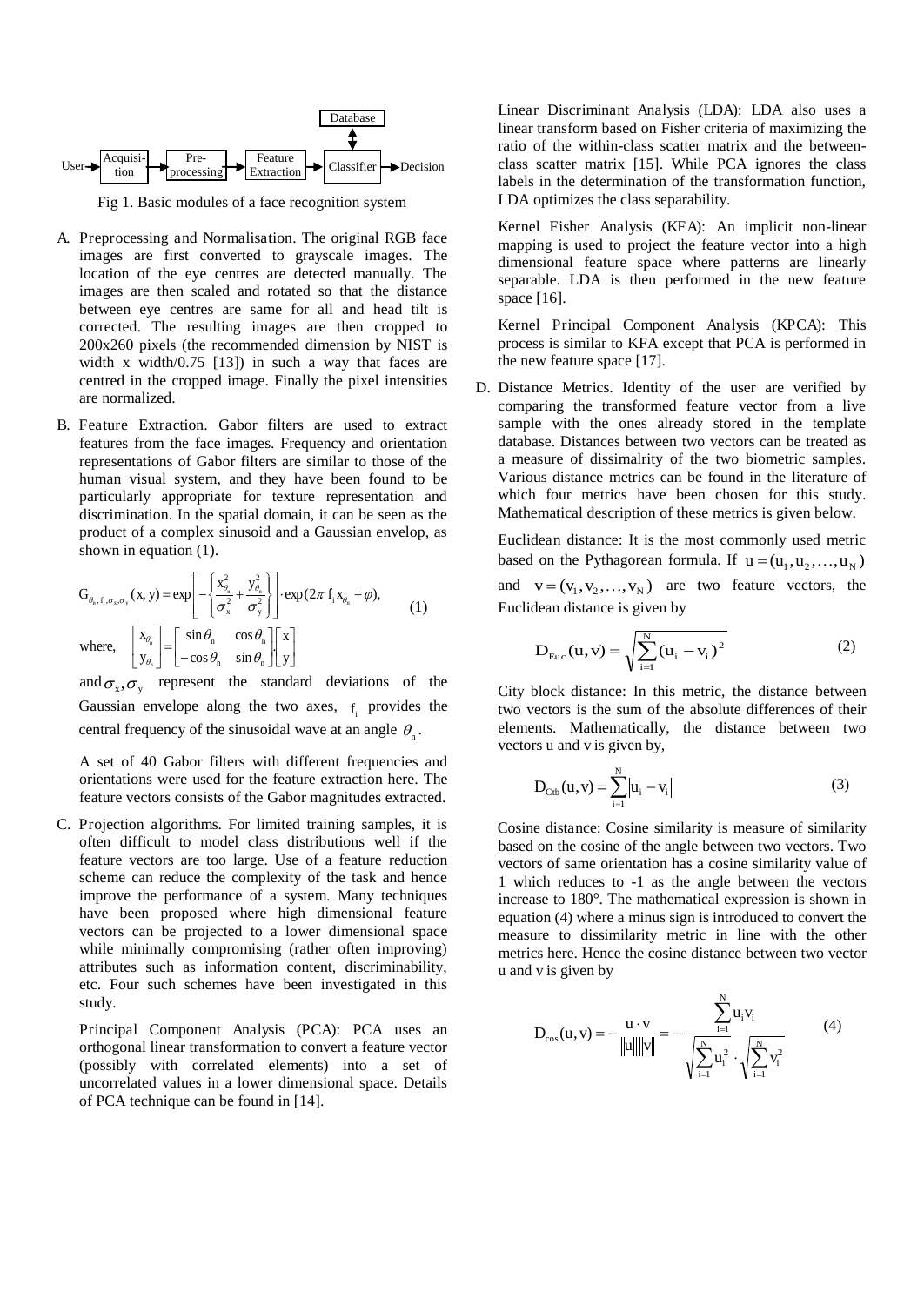Mahalanobis Cosine: It is similar to cosine distance but computed in the Mahalanobis space as shown in equation (5).

$$
D_{\text{MahCos}}(u, v) = -\frac{m \cdot n}{\|m\| \|n\|} \quad \text{where, } m_i = \frac{u_i}{\sigma_i}, n_i = \frac{v_i}{\sigma_i} \quad (5)
$$

Here  $\sigma_i$  is the standard deviation of the i<sup>th</sup> dimension in the Mahanalobis space.

### III. EXPERIMENTAL SETUP

A subset of images from the MORPH-II database [12] has been adopted to test the performance of the face recognition system using various feature selection-distance metric combinations. MORPH-II original database consists of 55,132 facial images acquired from 13,618 subjects. Population age range is 16-67 when first enrolled although most of the images are from 20-49 year olds. Data was acquired over a period of 5 years but not everybody provided samples every year. For this study, the population is split into 5 age bands  $(\leq 19, 20-29, 30-$ 39, 40-49, >50) depending on their first enrollment age. 20 subjects were randomly picked for each group ensuring that there are equal gender distributions in each group. There are 6 images from each person. Of these 6 images, 3 were used for enrollment and the rest for verification.

For comparative performance analysis, the verification scenario has been implemented in this study. In a biometric verification scenario, False Accept Rate (FAR) denotes the portion of the impostors accepted as genuine whereas False Reject rate (FRR) denotes the proportion of genuine users rejected as impostor. The FAR and FRR depend on the operational parameters. The phenomenon when FAR equals FRR, these errors are termed as Equal Error Rates (EER). We will be reporting all these for our comparative analysis here.

### IV. RESULTS AND DISCUSSION

Equal Error Rates were calculated for a range of system parameters and are reported in this section. The preliminary experiment gathered all the 100 subjects together in one group and Table 1 summarises the overall equal error rates (EER) for various combinations of selection algorithms with different distance metrics.

TABLE I. COMPARATIVE EER (IN %) WITHOUT ANY AGE GROUPING

| Feature<br>Projection<br>algorithm | Distance metric |           |        |                        |  |  |
|------------------------------------|-----------------|-----------|--------|------------------------|--|--|
|                                    | Euclidean       | CityBlock | Cosine | Mahalanobis-<br>Cosine |  |  |
| <b>PCA</b>                         | 12.9            | 20.2      | 13.6   | 14.2                   |  |  |
| LDA                                | 8.1             | 8.7       | 4.0    | 4.3                    |  |  |
| <b>KPCA</b>                        | 16.8            | 24.3      | 14.4   | 49.5                   |  |  |
| <b>KFA</b>                         | 20.8            | 17.1      | 17.2   | 16.1                   |  |  |

From the observations, it is evident that LDA performed consistently well. Among the distance metrics, cosine distance almost always produced the lowest EER except when combined with KFA. Even then the margin is only about 1%. Mahalanobis-cosine distance also produced very low EER except when combined with KPCA. The best EER of 4.0% was achieved with the LDA-Cosine Distance combination. It is therefore evident that the choice of projection algorithm and distance metric has a significant impact on the achievable EER from a face recognition system.

Table 2 shows the EER for all possible combinations of system parameters. It can readily be observed that, even for the same combination of selection algorithm and distance metric, the EER for each age group varied quite drastically. The LDA-Cosine Distance combination produced the lowest EER of 4% when there was no age grouping; but with the age grouping incorporated, the EER values for the groups are significantly lower (the lowest being 1.4% for the 20-29 age band) except for the  $\leq$ 19 group where the EER increased to 6.3%. Even for the KPC-Mahalanobis/Cosine combination which produced a poor 49.5% EER, after age grouping the EER values ranged between 13.3% and 25.5%. It is also noticed that no particular combination produced the best EER for all the age bands (the lowest EER for any age band is shown in bold in Table 2) suggesting that, for optimum performance, different schemes should be used for different age groups. It can also be noticed that, of all the age groups, the  $\leq$ 19 group showed the highest EER suggesting that this age group is experiencing most variation in their facial appearances.

| <b>Projection</b> | <b>Distance</b><br>Metric | <b>Age Group</b> |       |       |       |           |  |
|-------------------|---------------------------|------------------|-------|-------|-------|-----------|--|
| <b>Algorithm</b>  |                           | $\leq$ 19        | 20-29 | 30-39 | 40-49 | $\geq 50$ |  |
| <b>PCA</b>        | Euclidean                 | 18.0             | 21.3  | 17.2  | 29.6  | 10.4      |  |
|                   | CityBlock                 | 14.2             | 20.3  | 20.3  | 32.4  | 11.3      |  |
|                   | Cosine                    | 12.9             | 17.3  | 15.1  | 28.3  | 5.5       |  |
|                   | Maha-Cosine               | 15.9             | 18.6  | 17.8  | 22.5  | 9.2       |  |
| <b>LDA</b>        | Euclidean                 | 9.3              | 5.6   | 9.0   | 15.7  | 5.0       |  |
|                   | CityBlock                 | 8.3              | 5.8   | 10.7  | 17.5  | 2.6       |  |
|                   | Cosine                    | 6.9              | 1.4   | 1.7   | 1.6   | 2.7       |  |
|                   | Maha-Cosine               | 6.3              | 1.2   | 10.3  | 8.6   | 3.3       |  |
| <b>KPCA</b>       | Euclidean                 | 22.9             | 27.6  | 17.6  | 11.6  | 13.4      |  |
|                   | CityBlock                 | 20.0             | 24.6  | 31.0  | 24.5  | 20.5      |  |
|                   | Cosine                    | 20.4             | 22.0  | 17.6  | 13.5  | 8.9       |  |
|                   | Maha-Cosine               | 19.1             | 21.6  | 25.5  | 16.7  | 13.3      |  |
| <b>KFA</b>        | Euclidean                 | 6.8              | 8.1   | 9.8   | 7.9   | 5.0       |  |
|                   | CityBlock                 | 5.7              | 8.1   | 7.6   | 8.2   | 7.8       |  |
|                   | Cosine                    | 3.6              | 2.5   | 8.9   | 7.1   | 2.6       |  |
|                   | Maha-Cosine               | 8.2              | 16.8  | 9.0   | 6.1   | 1.1       |  |

TABLE II. COMPARATIVE EER (IN %) FOR DIFFERENT AGE GROUPS